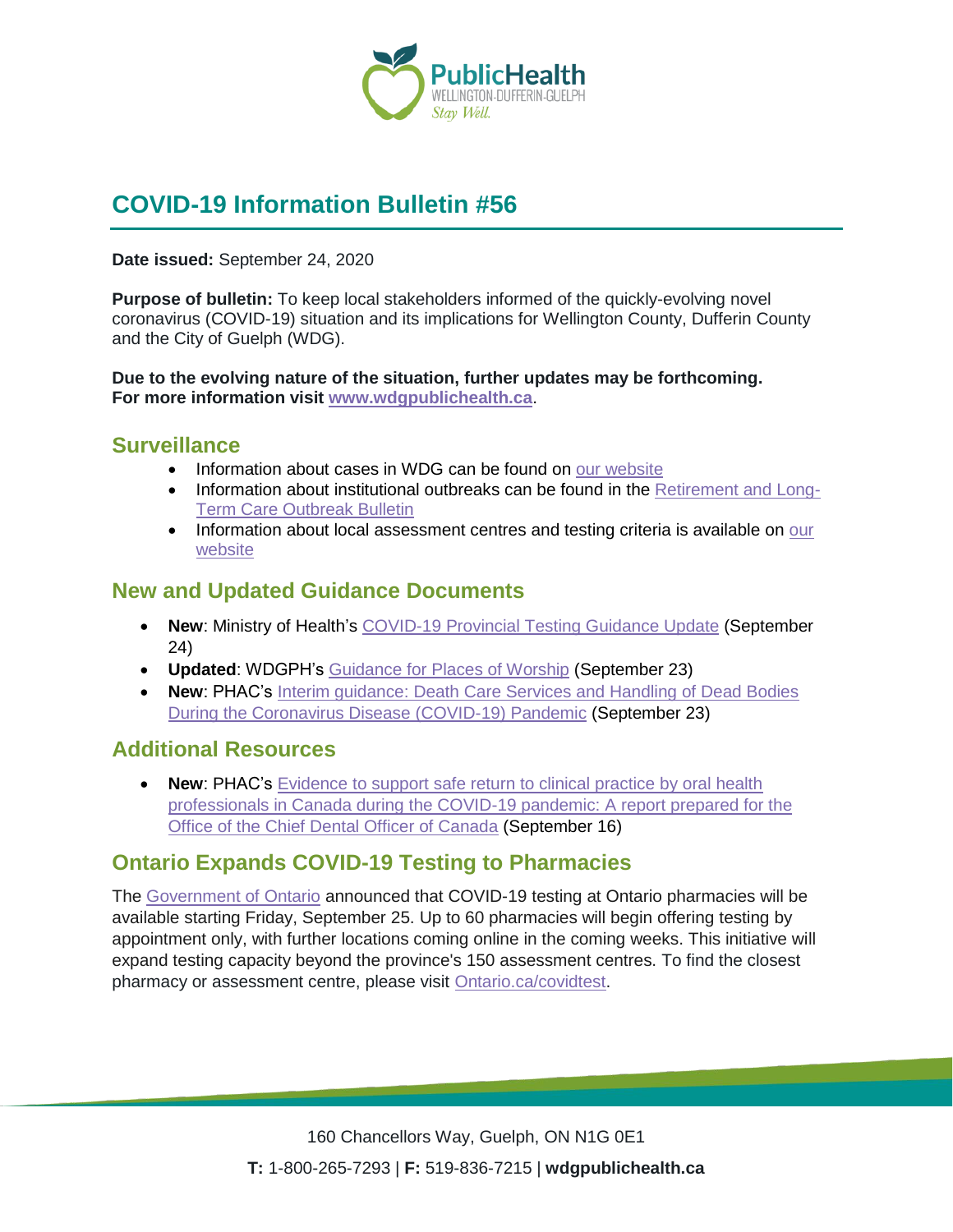

## **Ontario Updates COVID-19 Testing Guidelines**

The [Government of Ontario](https://news.ontario.ca/en/statement/58507/ontario-updates-covid-19-testing-guidelines) has announced that effective immediately, Ontarians should only seek testing at **assessment** centres if they are:

- Showing COVID-19 symptoms;
- Have been exposed to a confirmed case of the virus, as informed by your public health unit or exposure notification through the COVID Alert app;
- A resident or work in a setting that has a COVID-19 outbreak, as identified and informed by your local public health unit; and
- Eligible for testing as part of a targeted testing initiative directed by the Ministry of Health or the Ministry of Long-Term Care.

#### **Guidance Documents and Resources for Schools**

The [school section](https://www.wdgpublichealth.ca/your-health/covid-19-information-schools-parents-and-teachers/schools-and-post-secondary) on the WDGPH website will continue to be updated with resources as they become available and are developed. Please be sure to bookmark the page, rather than save documents, to ensure you have the most up-to-date versions. Minor revisions are made as needed.

Find answers to the following frequently asked questions in the [Symptoms, Cases, and Return](https://www.wdgpublichealth.ca/your-health/covid-19-information-schools-parents-and-teachers/schools)  [to Schools](https://www.wdgpublichealth.ca/your-health/covid-19-information-schools-parents-and-teachers/schools) section of the schools webpage:

- What happens if a student/staff has COVID-19 symptoms?
- What actions are taken and when a student/staff can return to school if they've had COVID-19 symptoms?
- What happens if a student/staff tests positive for COVID-19

#### **Announcements and Changes to Services**

- On September 23, the [Government of Ontario](https://news.ontario.ca/en/release/58482/ontario-set-to-employ-the-largest-number-of-labour-inspectors-in-provincial-history) announced it is launching a recruitment campaign to increase its team of frontline health and safety inspectors by 98 and help ensure workplaces across the province are doing their part to prevent the spread of COVID-19.
- On September 22, the [Government of Ontario](https://news.ontario.ca/en/release/58474/ontario-set-to-launch-largest-flu-immunization-campaign-in-provinces-history) announced it is implementing the largest flu immunization campaign in Ontario's history as part of the province's comprehensive plan to prepare the health system for a second wave of COVID-19.
- On September 22, the [Government of Canada](https://www.canada.ca/en/public-services-procurement/news/2020/09/government-of-canada-signs-new-agreements-to-secure-additional-vaccine-candidate-and-treatment-for-covid-19.html) announced that it is signing agreements with a number of leading pharmaceutical companies to establish a guaranteed supply base of potential vaccine candidates.

### *Ongoing COVID-19 Action*

### **Face Coverings Required at Additional Establishments in WDG**

Dr. Nicola Mercer, Medical Officer of Health, has included additional establishments within the Section 22 Order on mandatory face coverings. The expanded Section 22 Order came into effect on September 18, 2020 at 12:01 a.m.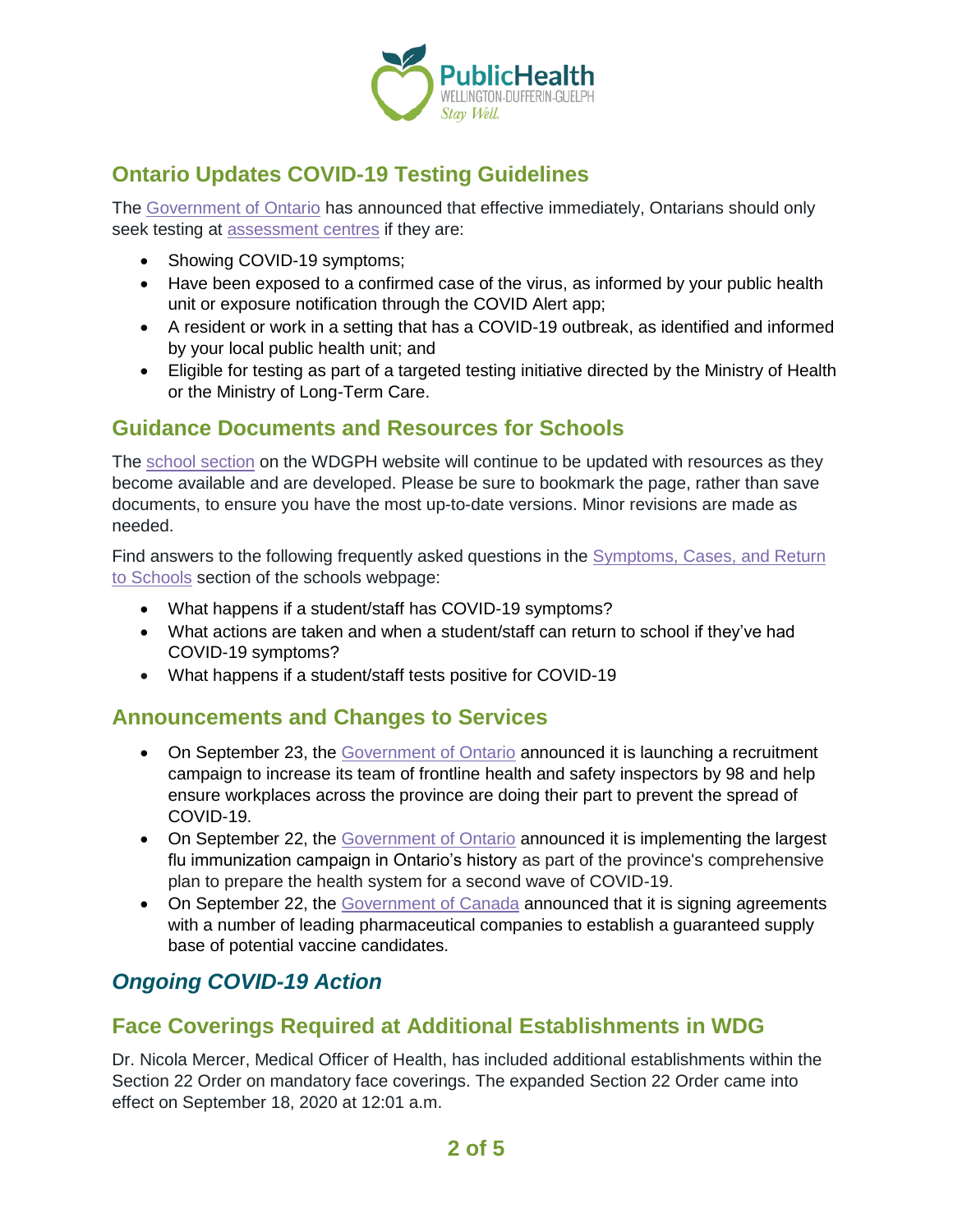

In addition to WDG commercial establishments, the following fall under this order:

- Banquet halls, convention centres and other event spaces
- Galleries
- Museums
- Private transportation (bus/taxi/limo/ride share)
- Churches, mosques, synagogues, temples or other faith settings

The full media release is posted on our [website.](https://www.wdgpublichealth.ca/news/increasing-cases-our-region-prompt-updates-dr-nicola-mercer%E2%80%99s-section-22-order) For more details on the order and frequently asked questions, [visit our website](https://www.wdgpublichealth.ca/your-health/covid-19-information-public/face-coverings-class-order-and-faqs) or contact our call centre at 519-822-2715 ext. 4020.

Individuals who may be exempted from this Order:

- Children under the age of two years.
- Children under the age of five years (either chronologically or developmentally) who refuse to wear a face covering and cannot be persuaded to do so by their caregiver.
- People whose ability to breathe is in any way inhibited by the face covering.
- People that have any other medical reason they cannot wear a face covering safely, such as, but not limited to, respiratory disease, cognitive difficulties or difficulties in hearing or processing information.

Learn more about the [wear and care of face coverings.](https://www.wdgpublichealth.ca/your-health/covid-19-information-public/face-coverings-class-order-and-faqs/wear-and-care-face)



### **COVID-19 Cases in Schools and Licensed Child Care Centres**

The Government of Ontario has launched a [webpage to report COVID-19 cases in schools and](https://www.ontario.ca/page/covid-19-cases-schools-and-child-care-centres)  [child care centres](https://www.ontario.ca/page/covid-19-cases-schools-and-child-care-centres) for parents and the public. This page will be updated every weekday with the most up-to-date COVID-19 information available, including a summary of cases in schools and licensed child care centres and agencies.

### **Physical Distancing Floor Decals**

- WDG Public Health has physical distancing floor decals available for community partners to use at their locations.
- If you would like decals, please contact Anna Vanderlaan via email at [anna.vanderlaan@wdgpublichealth.ca](mailto:anna.vanderlaan@wdgpublichealth.ca)

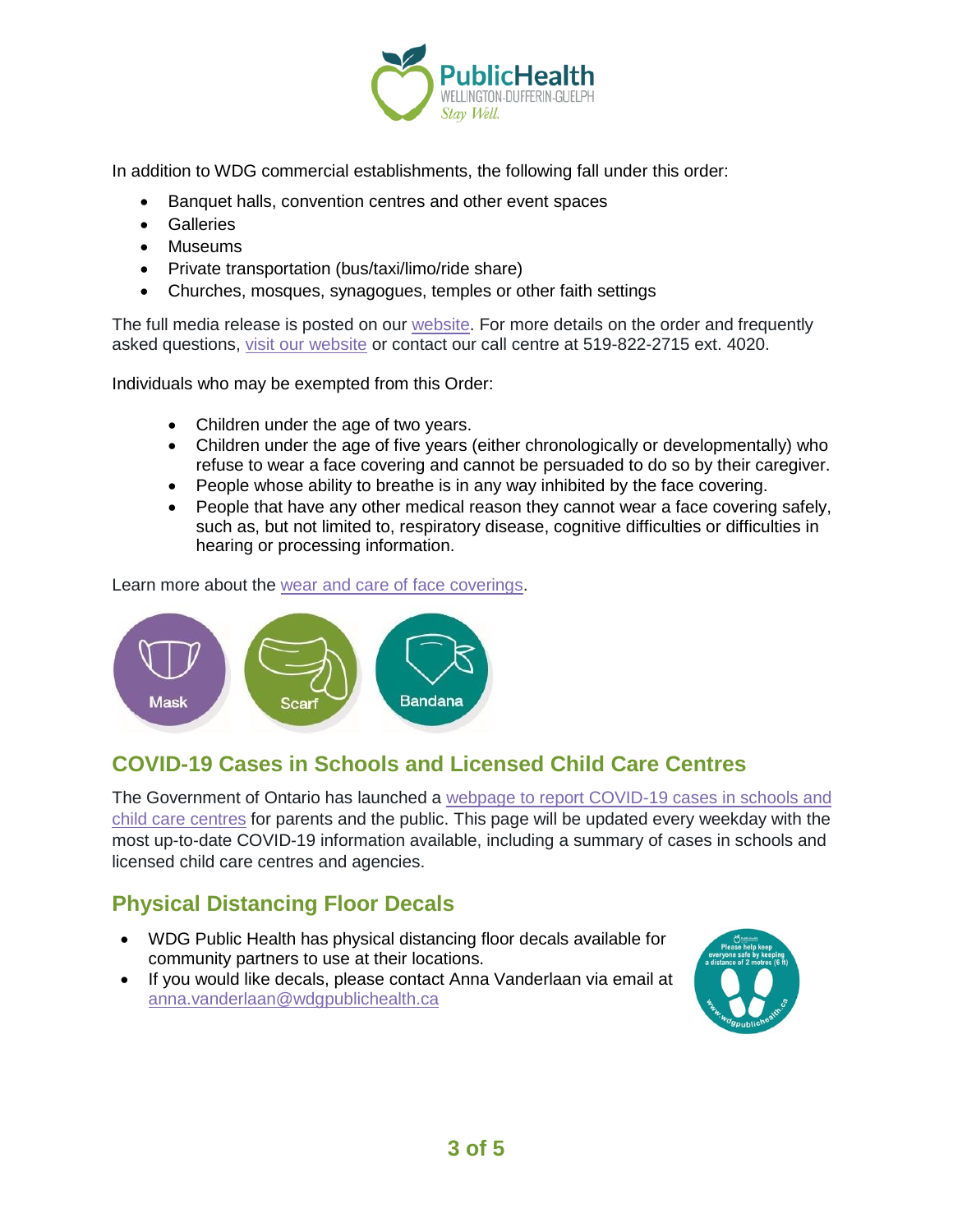

## **COVID Alert App**

The [Government of Ontario](https://news.ontario.ca/opo/en/2020/07/covid-alert-available-for-download-beginning-today.html) is encouraging Ontarians to download [COVID Alert](https://covid-19.ontario.ca/covidalert?_ga=2.68068817.1702415536.1596548534-1123331746.1579028832) on their smartphones. The free, nation-wide app notifies users of potential exposure to COVID-19. Users who test positive for COVID-19 will receive a one-time key from their health authority that they can enter in the app. When the key is entered, COVID Alert will notify other users who may have come in close contact with that person for at least 15 minutes in the past 14 days so they can contact their local public health authority for guidance.

The app uses strong measures to protect data and does not track a user's location or collect personally identifiable information. The Privacy Commissioners of Canada and Ontario were consulted on the development of COVID Alert to ensure the highest level of privacy for users.

### **COVID-19 Testing**

Please go to an [assessment centre](https://wdgpublichealth.ca/your-health/covid-19-information-public/assessment-centres-wdg) to get tested. Public Health **DOES NOT** provide testing. No referral is needed. **Bring your health card to the assessment centre** (if you have one). It is OK if it is expired. Presenting your health card allows you to:

- Check your test results online. Public Health only calls those who test positive.
- Be treated or prescribed medication for other respiratory conditions if needed and if this option is available at your assessment centre.
- Move through the testing process faster.

Further instruction will be provided by the clinician at the assessment centre based on individual assessment. Be prepared for increased wait times at the assessment centres. **COVID-19 Assessment Centres in the WDG area are walk-in only and do not book appointments**.

### **Check Your COVID-19 Test Results Online**

The Ontario government has launched an online [COVID-19 Test Result Viewer.](https://covid19results.ehealthontario.ca:4443/agree) This offers fast and secure access to test results on your computer or mobile device. NOTE: **Online test results are only available to those with an Ontario photo (green) health card.**

If you receive a positive result via the online COVID-19 Test Result Viewer, you will have the option to report your information to Public Health through Contact +. Contact + is a voluntary, web-based service for positive results received via the COVID-19 Test Result Viewer. **It does not replace the call you get from Public Health**. Contact + allows you to confirm your contact details as well as review and answer the questions that Public Health will ask you, in advance of your call. You may add this information for up to 48 hours after your positive test result is reported. For more information about Contact + visit the [testing and results](https://www.wdgpublichealth.ca/your-health/covid-19-information-public/testing-and-results) page.

### **Health and Safety Sector-Specific Guidance**

Sector-specific guidelines and posters to help protect workers and the public from COVID-19 are available from the Government of Ontario. These [guidance documents](https://www.ontario.ca/page/resources-prevent-covid-19-workplace) are being posted and updated as they become available, so check back regularly.